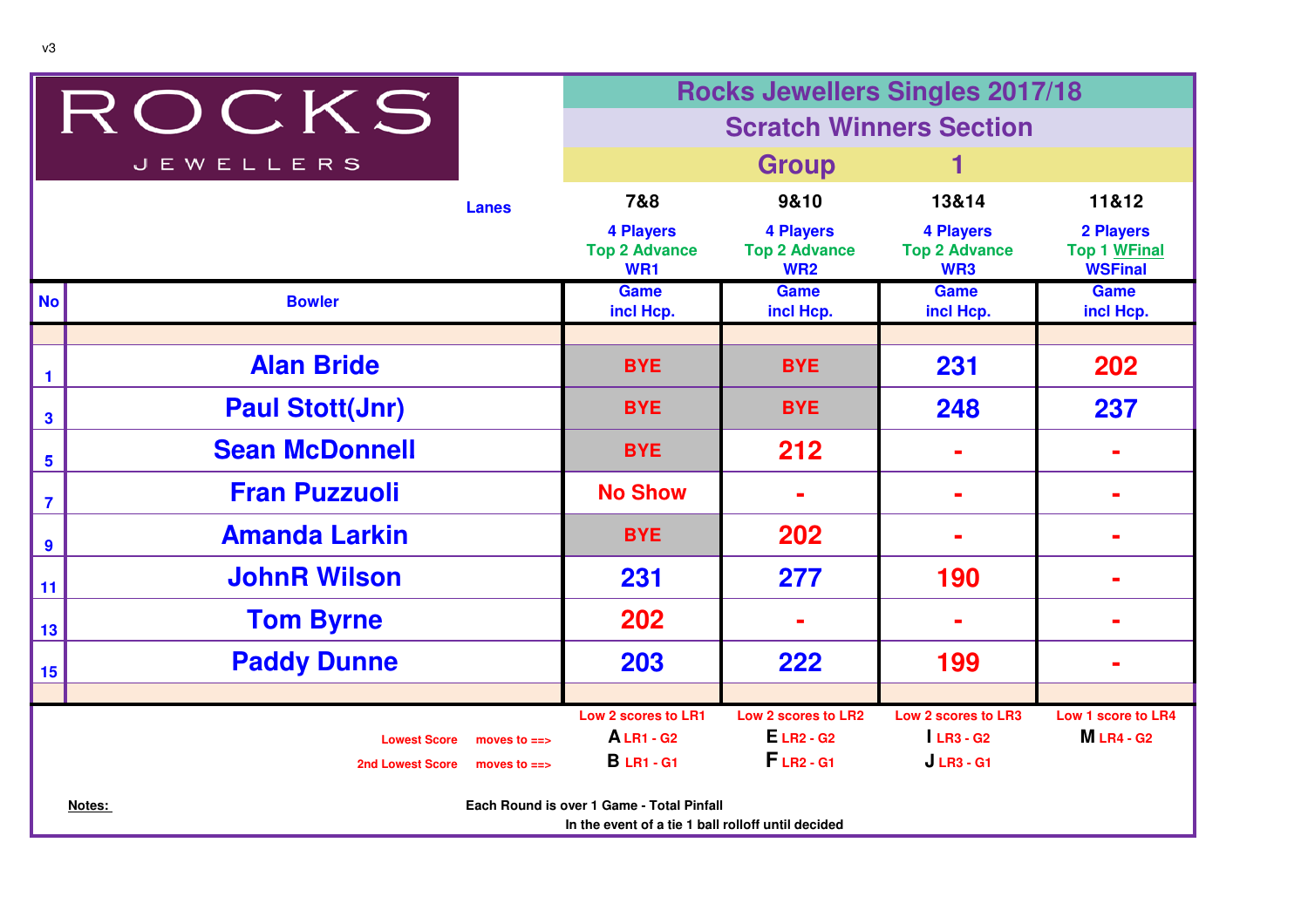|                                                                                                           |                                | <b>Rocks Jewellers Singles 2017/18</b>          |                                                                  |                                                 |                                                    |  |
|-----------------------------------------------------------------------------------------------------------|--------------------------------|-------------------------------------------------|------------------------------------------------------------------|-------------------------------------------------|----------------------------------------------------|--|
|                                                                                                           | ROCKS                          | <b>Scratch Winners Section</b>                  |                                                                  |                                                 |                                                    |  |
|                                                                                                           | <b>JEWELLERS</b>               | <b>Group</b><br>$\mathbf{2}$                    |                                                                  |                                                 |                                                    |  |
|                                                                                                           | <b>Lanes</b>                   | 7&8                                             | 9&10                                                             | 11&12                                           | 13&14                                              |  |
|                                                                                                           |                                | <b>4 Players</b><br><b>Top 2 Advance</b><br>WR1 | <b>4 Players</b><br><b>Top 2 Advance</b><br><b>WR2</b>           | <b>4 Players</b><br><b>Top 2 Advance</b><br>WR3 | 2 Players<br><b>Top 1 WFinal</b><br><b>WSFinal</b> |  |
| <b>No</b>                                                                                                 | <b>Bowler</b>                  | <b>Game</b>                                     | <b>Game</b>                                                      | <b>Game</b>                                     | <b>Game</b>                                        |  |
|                                                                                                           |                                |                                                 |                                                                  |                                                 |                                                    |  |
| $\overline{\mathbf{2}}$                                                                                   | <b>Alan McDonnell</b>          | <b>BYE</b>                                      | <b>BYE</b>                                                       | 191                                             | 267                                                |  |
| 4                                                                                                         | <b>Paul Chandler</b>           | <b>BYE</b>                                      | <b>BYE</b>                                                       | 225                                             | 209                                                |  |
| $6\phantom{a}$                                                                                            | <b>Joe Clancy</b>              | <b>BYE</b>                                      | 193                                                              |                                                 |                                                    |  |
| $\boldsymbol{8}$                                                                                          | <b>Colm Cloake</b>             | <b>BYE</b>                                      | 221                                                              | 186                                             |                                                    |  |
| 10                                                                                                        | <b>Brendan Healy</b>           | 224                                             | 237                                                              | 188                                             |                                                    |  |
| 12                                                                                                        | <b>Nickey OMalley</b>          | 208                                             | 213                                                              |                                                 |                                                    |  |
| 14                                                                                                        | <b>Mark Moore</b>              | 200                                             |                                                                  |                                                 |                                                    |  |
| 16                                                                                                        | <b>Paul Stott(Snr)</b>         | 196                                             |                                                                  |                                                 |                                                    |  |
|                                                                                                           |                                |                                                 |                                                                  |                                                 |                                                    |  |
|                                                                                                           | Lowest Score moves to ==>      | Low 2 scores to LR1<br><b>C</b> LR1 - G1        | Low 2 scores to LR2<br><b>G</b> LR <sub>2</sub> - G <sub>1</sub> | Low 2 scores to LR3<br><b>KLR3-G1</b>           | Low 1 score to LR4<br><b>N</b> LR4 - G1            |  |
|                                                                                                           | 2nd Lowest Score moves to $==$ | <b>D</b> LR1 - G <sub>2</sub>                   | $H$ LR <sub>2</sub> - G <sub>2</sub>                             | $LR3 - G2$                                      |                                                    |  |
| Each Round is over 1 Game - Total Pinfall<br>Notes:<br>In the event of a tie 1 ball rolloff until decided |                                |                                                 |                                                                  |                                                 |                                                    |  |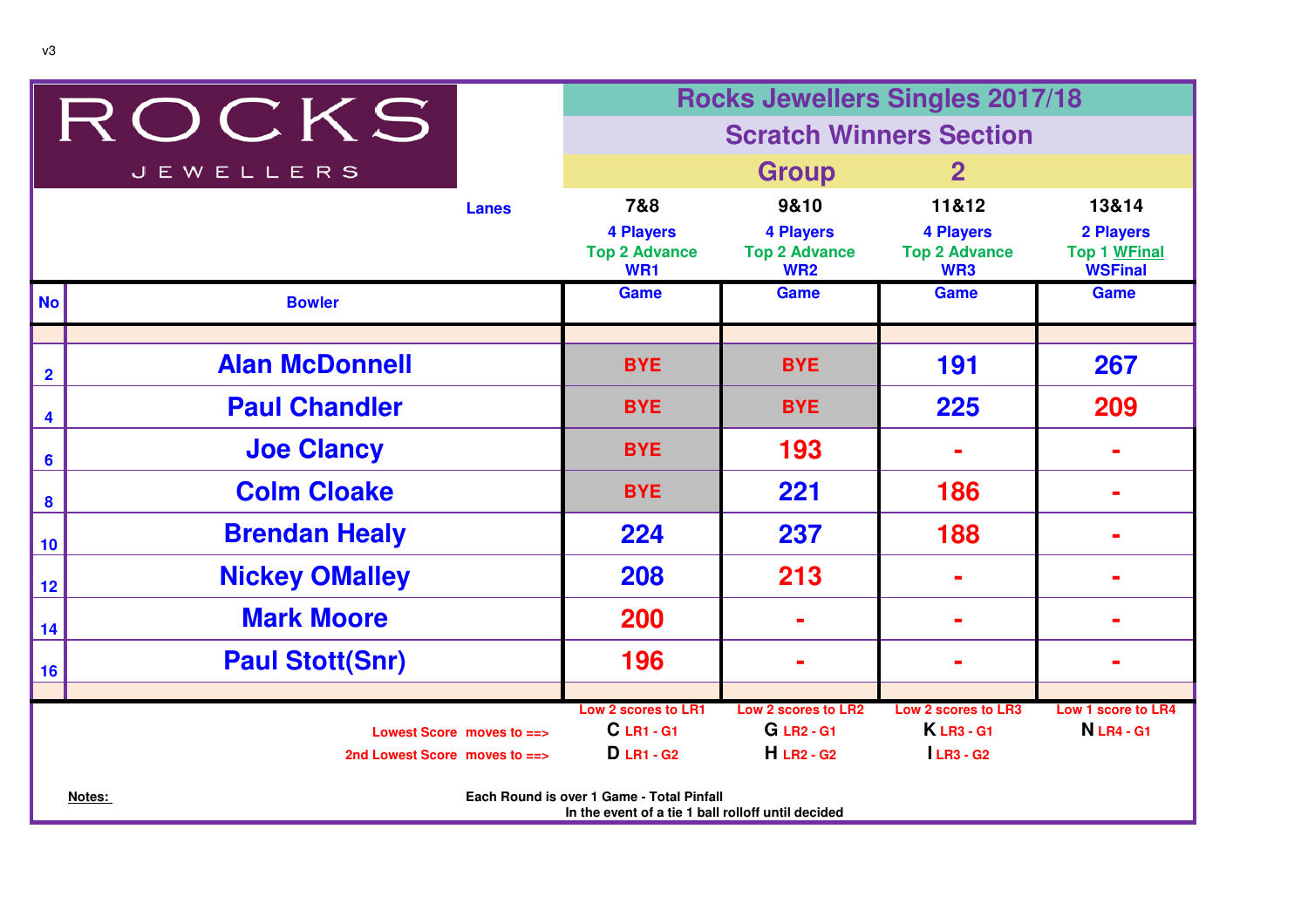|           |                           | <b>Rocks Jewellers Singles 2017/18</b>                                                           |
|-----------|---------------------------|--------------------------------------------------------------------------------------------------|
|           | IROCKS                    | <b>Scratch Winners Section</b>                                                                   |
|           | <b>JEWELLERS</b>          | <b>Winners Final (Wfinal)</b>                                                                    |
|           | Lanes                     | 5&6                                                                                              |
|           |                           | 2 Players                                                                                        |
|           |                           | <b>Top 1 Advance to DEFinal</b>                                                                  |
| <b>No</b> | <b>Bowler</b>             | Game                                                                                             |
|           |                           |                                                                                                  |
|           | <b>Paul Stott(Jnr)</b>    | 215                                                                                              |
|           |                           |                                                                                                  |
|           | <b>Alan McDonnell</b>     | 219                                                                                              |
|           |                           |                                                                                                  |
|           | Lowest Score moves to $=$ | <b>P LFinal</b>                                                                                  |
| Notes:    |                           | Final Round is over 1 Game - Total Pinfall<br>In the event of a tie 1 ball rolloff until decided |

v3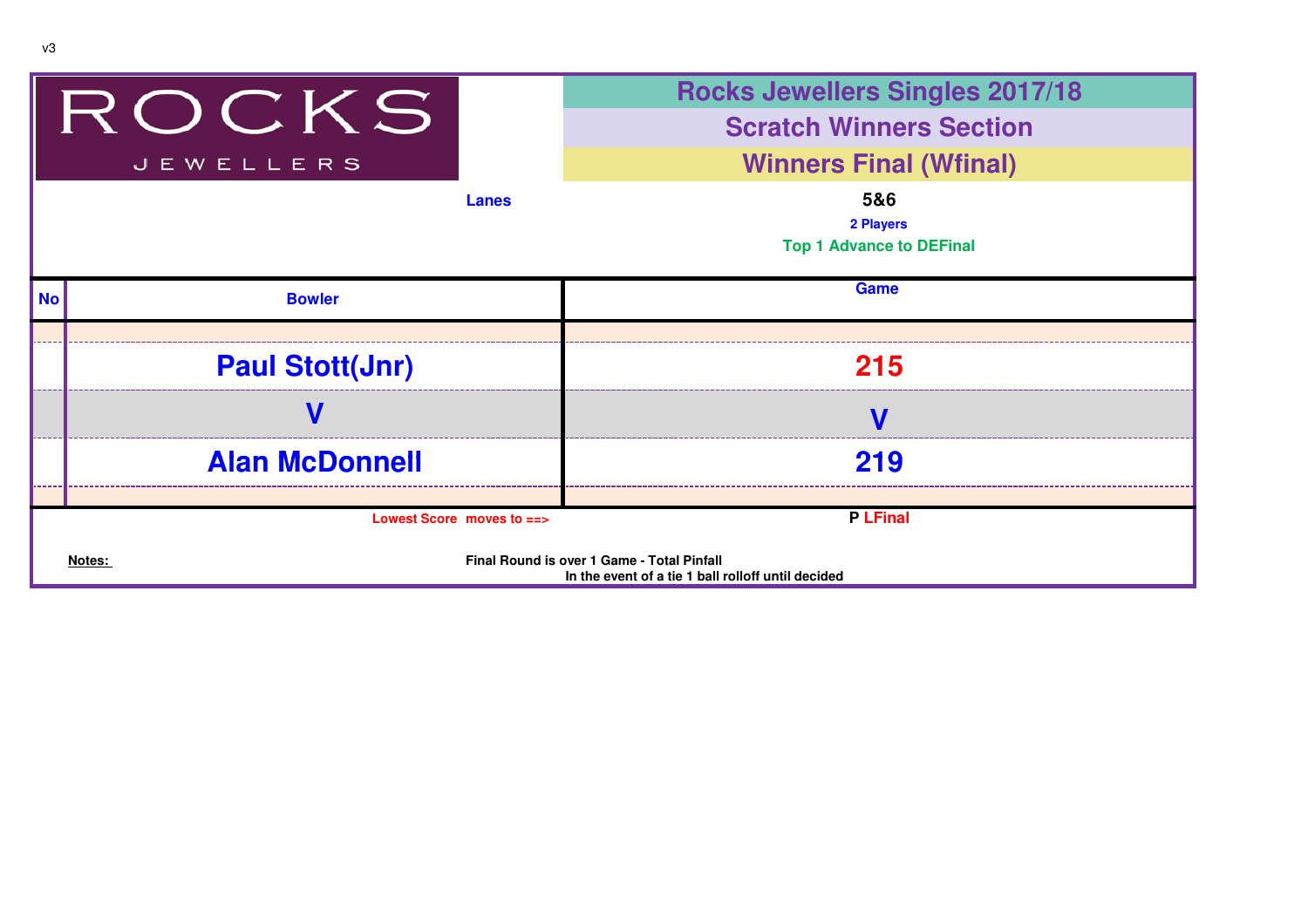| ROCKS                                |                                                                                                           | <b>Rocks Jewellers Singles 2017/18</b>                      |                                                                    |                                                                      |                                                           |  |
|--------------------------------------|-----------------------------------------------------------------------------------------------------------|-------------------------------------------------------------|--------------------------------------------------------------------|----------------------------------------------------------------------|-----------------------------------------------------------|--|
|                                      |                                                                                                           | <b>Scratch Losers Section</b>                               |                                                                    |                                                                      |                                                           |  |
|                                      | <b>JEWELLERS</b>                                                                                          | <b>Group</b>                                                |                                                                    |                                                                      |                                                           |  |
|                                      | <b>Lanes</b>                                                                                              | 5&6<br>2 Players<br><b>Top 1 Advance</b><br>LR <sub>1</sub> | 3&4<br><b>3 Players</b><br><b>Top 1 Advance</b><br>LR <sub>2</sub> | 17&18<br><b>3 Players</b><br><b>Top 1 Advance</b><br>LR <sub>3</sub> | 11&12<br>2 Players<br>Top 1 to LSFinal<br>LR <sub>4</sub> |  |
| No                                   | <b>Bowler</b>                                                                                             | <b>Game</b>                                                 | <b>Game</b>                                                        | Game                                                                 | Game                                                      |  |
|                                      |                                                                                                           |                                                             |                                                                    |                                                                      |                                                           |  |
| B                                    | <b>Tom Byrne</b>                                                                                          | 267                                                         | 204                                                                | 196                                                                  |                                                           |  |
| $\mathbf C$                          | <b>Paul Stott(Snr)</b>                                                                                    | 234                                                         |                                                                    |                                                                      | -                                                         |  |
| F                                    | <b>Sean McDonnell</b>                                                                                     |                                                             | 158                                                                | -                                                                    | Ē.                                                        |  |
| G                                    | <b>Joe Clancy</b>                                                                                         |                                                             | 196                                                                | ÷                                                                    | $\blacksquare$                                            |  |
| J                                    | <b>Paddy Dunne</b>                                                                                        |                                                             |                                                                    | 217                                                                  | ╾                                                         |  |
| K                                    | <b>Colm Cloake</b>                                                                                        |                                                             |                                                                    | 228                                                                  | 199                                                       |  |
| N                                    | <b>Paul Chandler</b>                                                                                      |                                                             |                                                                    |                                                                      | 246                                                       |  |
|                                      |                                                                                                           |                                                             |                                                                    |                                                                      |                                                           |  |
|                                      |                                                                                                           | <b>Low 1 Score</b>                                          | <b>Low 2 Scores</b>                                                | <b>Low 2 Scores</b>                                                  | <b>Low 1 Score</b>                                        |  |
|                                      |                                                                                                           | <b>Eliminated</b>                                           | <b>Eliminated</b>                                                  | <b>Eliminated</b>                                                    | <b>Eliminated</b>                                         |  |
| <b>Finishing Position</b><br>$====>$ |                                                                                                           | Joint 15th                                                  | <b>Joint 11th</b>                                                  | <b>Joint 7th</b>                                                     | <b>Joint 5th</b>                                          |  |
|                                      | Each Round is over 1 Game - Total Pinfall<br>Notes:<br>In the event of a tie 1 ball rolloff until decided |                                                             |                                                                    |                                                                      |                                                           |  |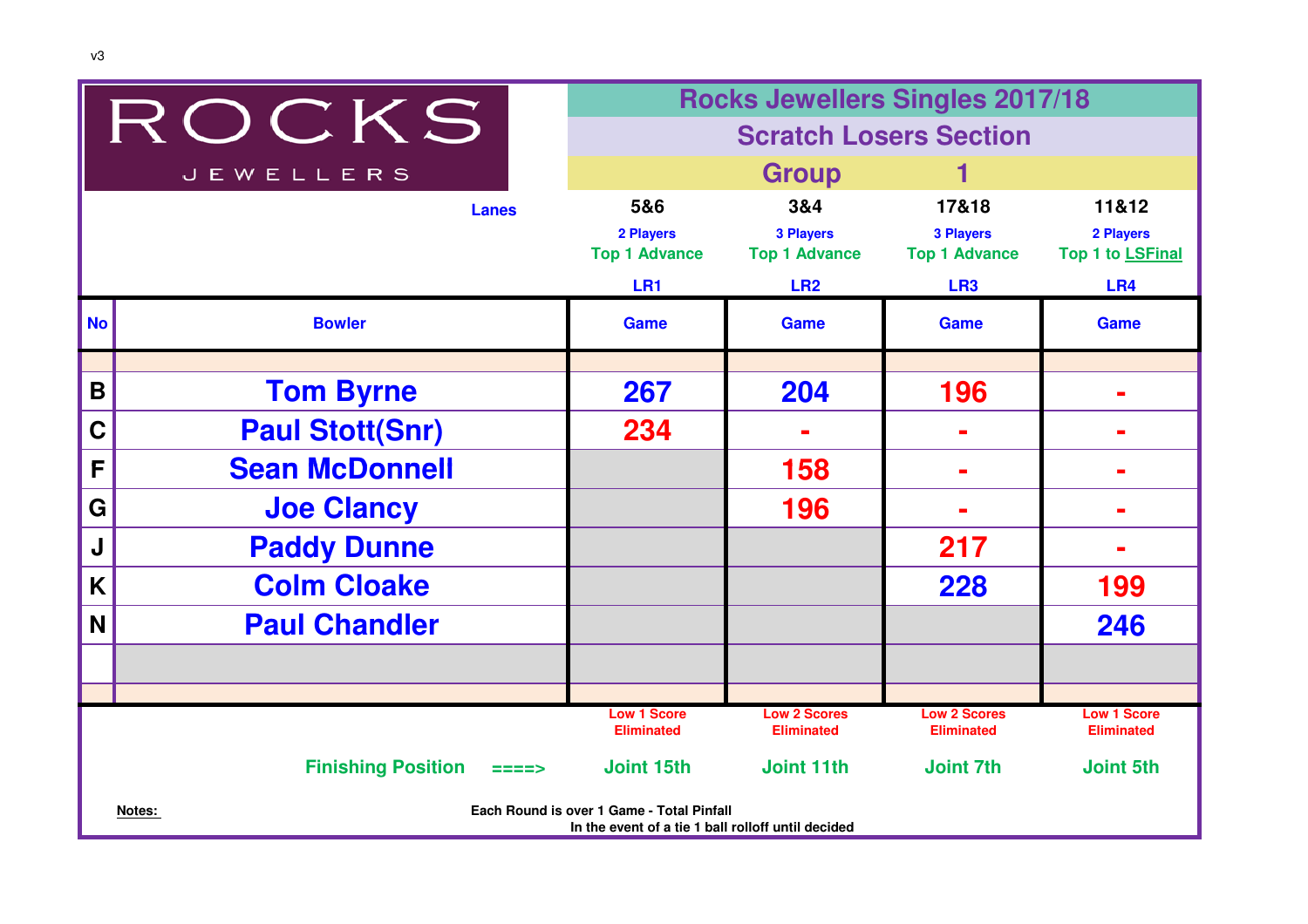|           |                                                                                                           |                                          | <b>Rocks Jewellers Singles 2017/18</b>          |                                                             |                                         |  |  |
|-----------|-----------------------------------------------------------------------------------------------------------|------------------------------------------|-------------------------------------------------|-------------------------------------------------------------|-----------------------------------------|--|--|
|           | ROCKS                                                                                                     |                                          | <b>Scratch Losers Section</b>                   |                                                             |                                         |  |  |
|           | <b>JEWELLERS</b>                                                                                          |                                          | <b>Group</b>                                    | $\mathbf{2}$                                                |                                         |  |  |
|           | <b>Lanes</b>                                                                                              | 3&4                                      | 5&6                                             | 15&16                                                       | 13&14                                   |  |  |
|           |                                                                                                           | 2 Players<br><b>Top 1 Advance</b><br>LR1 | <b>3 Players</b><br><b>Top 1 Advance</b><br>LR2 | <b>3 Players</b><br><b>Top 1 Advance</b><br>LR <sub>3</sub> | 2 Players<br>Top 1 to LSFinal<br>LR4    |  |  |
| <b>No</b> | <b>Bowler</b>                                                                                             | <b>Game</b>                              | <b>Game</b>                                     | <b>Game</b>                                                 | <b>Game</b>                             |  |  |
|           |                                                                                                           |                                          |                                                 |                                                             |                                         |  |  |
| A         | <b>Fran Puzzuoli</b>                                                                                      |                                          |                                                 |                                                             |                                         |  |  |
| D         | <b>Mark Moore</b>                                                                                         | <b>Bye</b>                               | 214                                             |                                                             |                                         |  |  |
| E         | <b>Amanda Larkin</b>                                                                                      |                                          | 246                                             | 222                                                         |                                         |  |  |
| H         | <b>Nickey OMalley</b>                                                                                     |                                          | 225                                             |                                                             |                                         |  |  |
| L         | <b>JohnR Wilson</b>                                                                                       |                                          |                                                 | 204                                                         |                                         |  |  |
| L         | <b>Brendan Healy</b>                                                                                      |                                          |                                                 | 223                                                         | 211                                     |  |  |
| M         | <b>Alan Bride</b>                                                                                         |                                          |                                                 |                                                             | 224                                     |  |  |
|           |                                                                                                           |                                          |                                                 |                                                             |                                         |  |  |
|           |                                                                                                           |                                          |                                                 |                                                             |                                         |  |  |
|           |                                                                                                           | <b>Low 1 Score</b><br><b>Eliminated</b>  | <b>Low 2 Scores</b><br><b>Eliminated</b>        | <b>Low 2 Scores</b><br><b>Eliminated</b>                    | <b>Low 1 Score</b><br><b>Eliminated</b> |  |  |
|           | <b>Finishing Position</b><br>====>                                                                        | Joint 15th                               | Joint 11th                                      | <b>Joint 7th</b>                                            | <b>Joint 5th</b>                        |  |  |
|           | Each Round is over 1 Game - Total Pinfall<br>Notes:<br>In the event of a tie 1 ball rolloff until decided |                                          |                                                 |                                                             |                                         |  |  |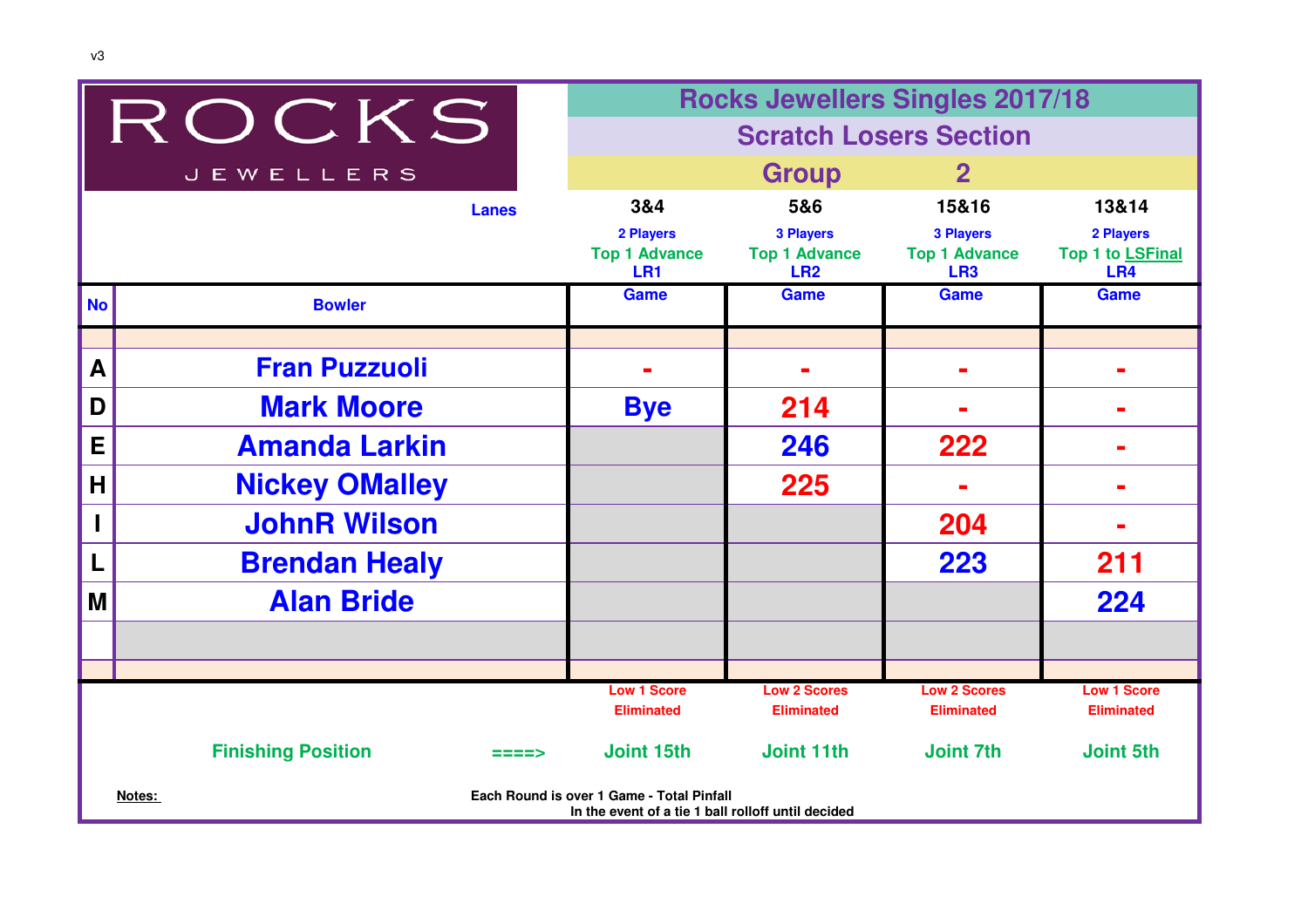|                  |                                              | <b>Rocks Jewellers Singles 2017/18</b>                                                          |  |  |
|------------------|----------------------------------------------|-------------------------------------------------------------------------------------------------|--|--|
| ROCKS            |                                              | <b>Scratch Losers Section</b>                                                                   |  |  |
| <b>JEWELLERS</b> |                                              | <b>Losers Semi - Final (LSFinal)</b>                                                            |  |  |
|                  | <b>Lanes</b>                                 | 3&4                                                                                             |  |  |
|                  |                                              | 2 Players                                                                                       |  |  |
|                  |                                              | <b>Top 1 Advance to LFinal</b>                                                                  |  |  |
|                  |                                              |                                                                                                 |  |  |
| <b>No</b>        | <b>Bowler</b>                                | <b>Game</b>                                                                                     |  |  |
|                  |                                              |                                                                                                 |  |  |
|                  | <b>Paul Chandler</b>                         | 192                                                                                             |  |  |
|                  |                                              |                                                                                                 |  |  |
|                  | <b>Alan Bride</b>                            | 227                                                                                             |  |  |
|                  |                                              |                                                                                                 |  |  |
|                  |                                              | <b>Low 1 Score</b><br><b>Eliminated</b>                                                         |  |  |
|                  |                                              |                                                                                                 |  |  |
|                  | <b>Finishing Position</b><br>$=$ $=$ $=$ $>$ | 4th                                                                                             |  |  |
|                  | Notes:                                       | Each Round is over 1 Game - Total Pinfall<br>In the event of a tie 1 ball rolloff until decided |  |  |
|                  |                                              |                                                                                                 |  |  |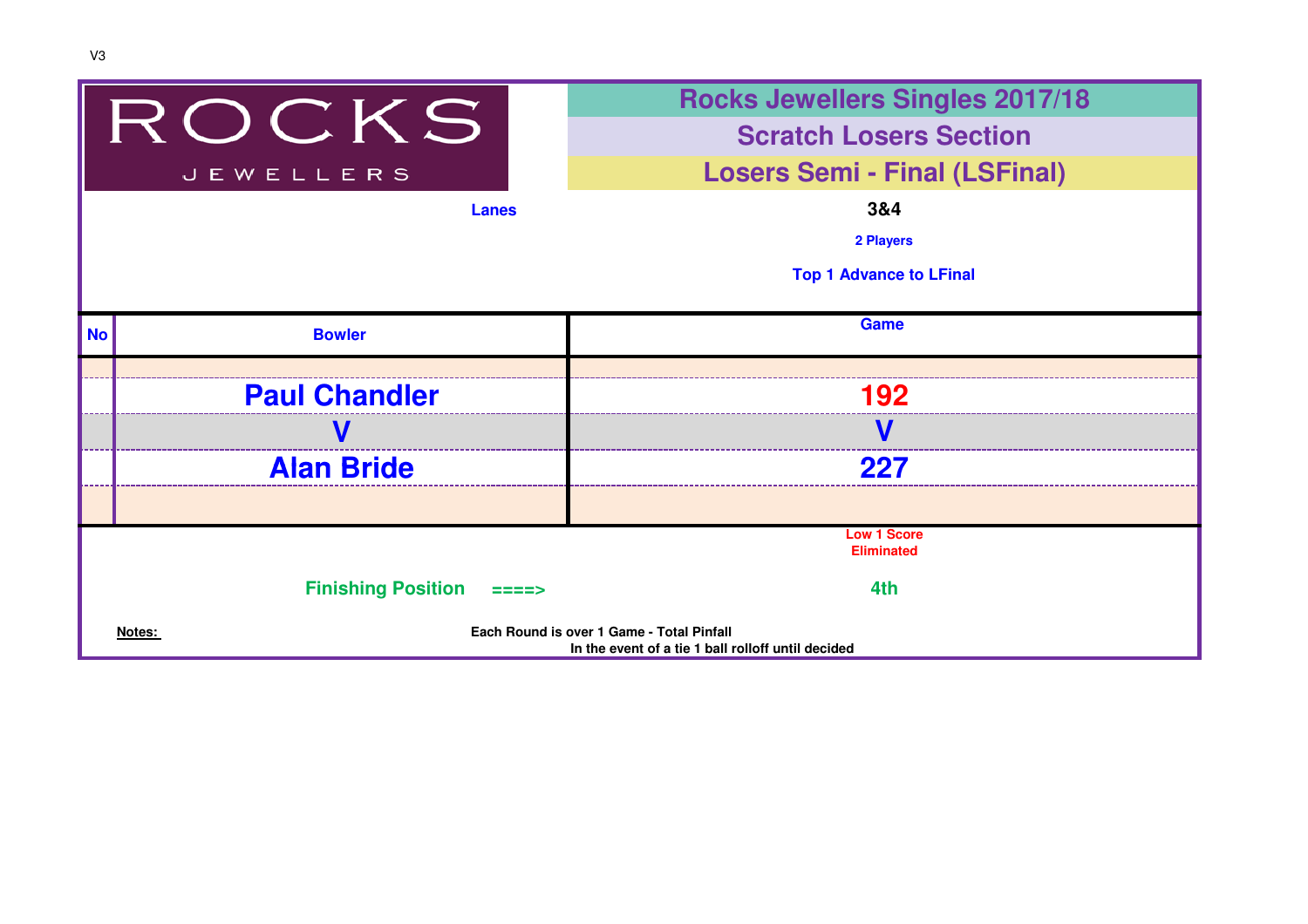|              |                           | <b>Rocks Jewellers Singles 2017/18</b>                                                          |
|--------------|---------------------------|-------------------------------------------------------------------------------------------------|
| ROCKS        |                           | <b>Scratch Losers Section</b>                                                                   |
|              | <b>JEWELLERS</b>          | <b>Losers Final (LFinal)</b>                                                                    |
| <b>Lanes</b> |                           | 5&6                                                                                             |
|              |                           | 2 Players                                                                                       |
|              |                           | <b>Top 1 Advance to DEFinal</b>                                                                 |
| <b>No</b>    | <b>Bowler</b>             | <b>Game</b>                                                                                     |
|              |                           |                                                                                                 |
|              | <b>Alan Bride</b>         | 203                                                                                             |
|              |                           |                                                                                                 |
| P            | <b>Paul Stott(Jnr)</b>    | 245                                                                                             |
|              |                           |                                                                                                 |
|              |                           | <b>Low 1 Score</b><br><b>Eliminated</b>                                                         |
|              | <b>Finishing Position</b> | 3rd                                                                                             |
| Notes:       |                           | Each Round is over 1 Game - Total Pinfall<br>In the event of a tie 1 ball rolloff until decided |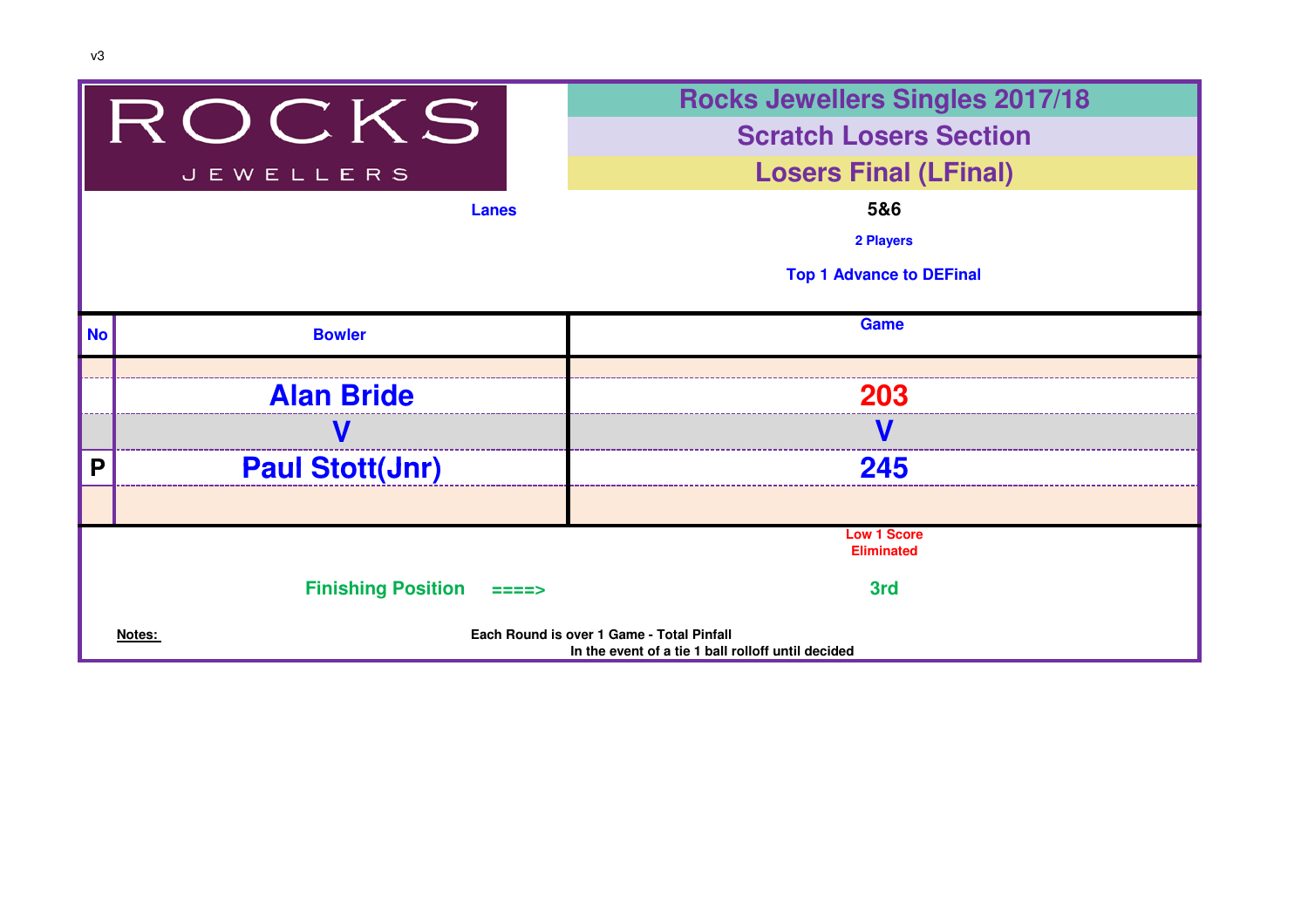| ROCKS<br><b>JEWELLERS</b>                                                         | <b>Rocks Jewellers Singles 2017/18</b><br><b>Scratch Winners Section</b><br><b>Double Elimination Final 1 (DEFinal 1)</b><br>5&6<br><b>Lanes</b> |        |        |              |  |
|-----------------------------------------------------------------------------------|--------------------------------------------------------------------------------------------------------------------------------------------------|--------|--------|--------------|--|
| <b>No</b><br><b>Bowler</b>                                                        |                                                                                                                                                  | Game 1 | Game 2 | <b>Total</b> |  |
| <b>Alan McDonnell</b>                                                             |                                                                                                                                                  | 202    | 218    | 420          |  |
|                                                                                   |                                                                                                                                                  |        |        |              |  |
| <b>Paul Stott(Jnr)</b>                                                            |                                                                                                                                                  | 299    | 214    | 513          |  |
| <b>Rocks Jewellers Scratch Winner 2018</b><br><b>Runner - Up</b>                  |                                                                                                                                                  |        |        |              |  |
| As both Players have now lost 1 Match the Final will be decided in the DEF2 Match |                                                                                                                                                  |        |        |              |  |
| Notes:                                                                            | <b>DEFinal 1 is over 2 Games - Total Pinfall</b><br>In the event of a tie 1 ball rolloff until decided                                           |        |        |              |  |